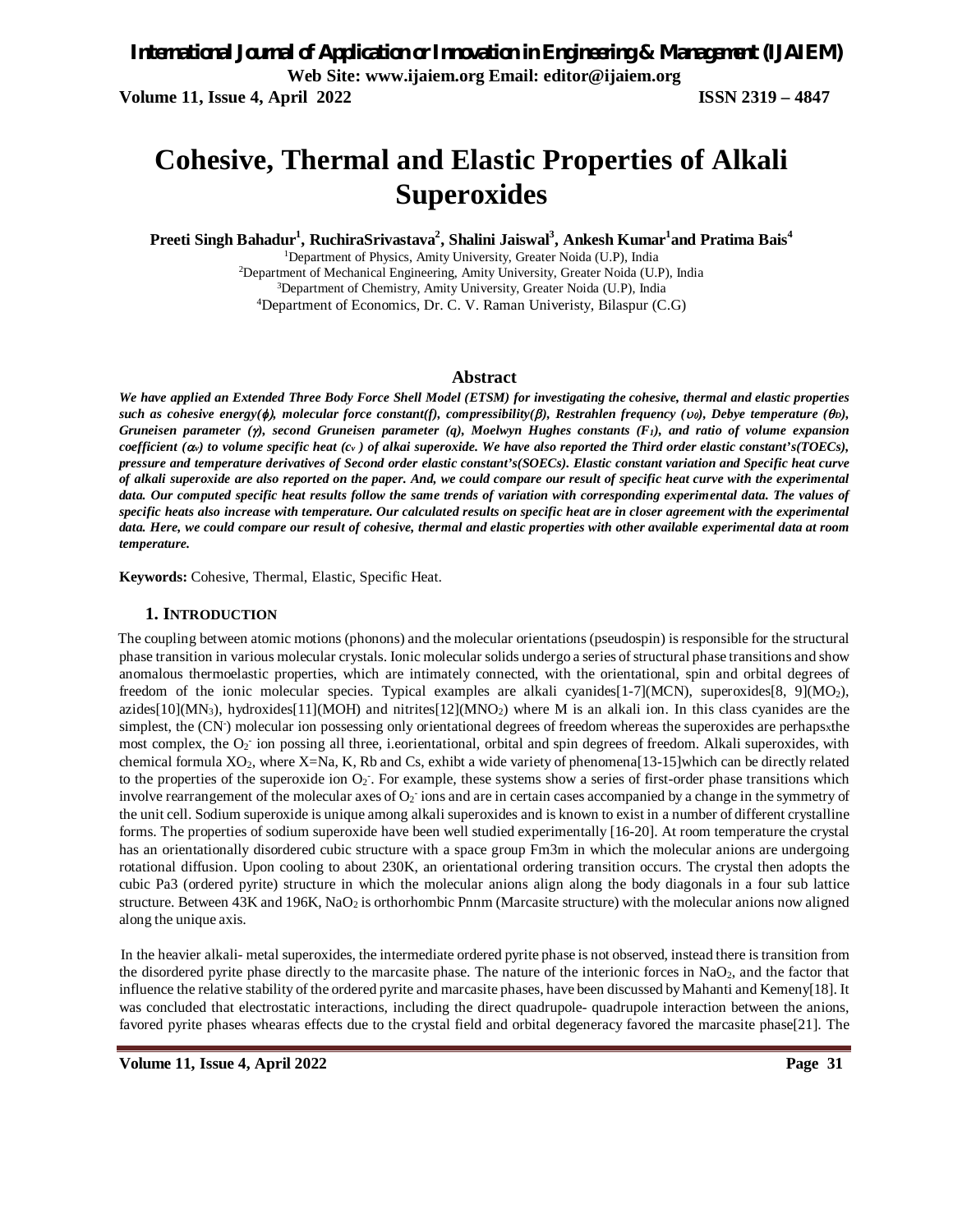### *International Journal of Application or Innovation in Engineering & Management (IJAIEM)* **Web Site: www.ijaiem.org Email: editor@ijaiem.org Volume 11, Issue 4, April 2022 ISSN 2319 – 4847**

order-disorder transition of the pyrite phases has been discussed using molecular-field approximation for the orientational degrees of freedom and ignoring the translational motion of the cations and anions the role of indirect interactions between the  $O_2$  ions, due to translational-rotational coupling[22]. For example these systems show a series of first-order phase transition which involve rearrangement of molecular axis of  $O<sub>2</sub>$  ions and are in certain cases accompanied by change in the symmetry of the unit cell asshown in crystal structure.



Fig. 1. Various structures of NaO<sub>2</sub> $-(a)$  Ordered Pyrite and (b) Marcasite. The open circles represents the Na<sup>+</sup> ions, rest is O<sub>2</sub> ions.

The special interest in sodium superoxide lies in the fact that it exhibits the NaCl structure, and has the lattice constant a=5.64A, very similar to that of NaO<sub>2</sub>, and the mass of chlorine is only about 10% heavier than that of O<sub>2</sub>.



**Fig. 2.**Structure of NaCl and CsCl

Potassium superoxide has a face-centered tetragonal CaC<sub>2</sub> structure, which can be pictured as a NaCl arrangement with the  $O_2$  at Cl positions and with the molecular axis along the tetragonal axis[23]. Above 395K, KO<sub>2</sub> was found to possess a disordered cubic structure similar to the high temperature forms of NaO<sub>2</sub>. The lattice constant are  $a=5.70(6.00, 6.28)$  Å for  $KO<sub>2</sub>(RbO<sub>2</sub>, CsO<sub>2</sub>)$ . In contrast, NaO<sub>2</sub> crystallizes in a cubic pyrite structure (a=5.49 Å) with rotationally disordered O<sub>2</sub> groups. In NaO<sub>2</sub> the nearest neighbour distance is 2.73 Å whereas in KO<sub>2</sub> it is given as 2.55 Å. The Schematic diagram of  $KO<sub>2</sub>$  is given in Figure 3.



**Fig.3.** Structure of KO<sup>2</sup>

We have developed an Extended Three-Body Force Shell Model (ETSM), this model has successfully been applied to study the static,xdynamic, dielectric, optical and anharmonic properties of pure ionic crystals, cyanides and alkali halide- cyanide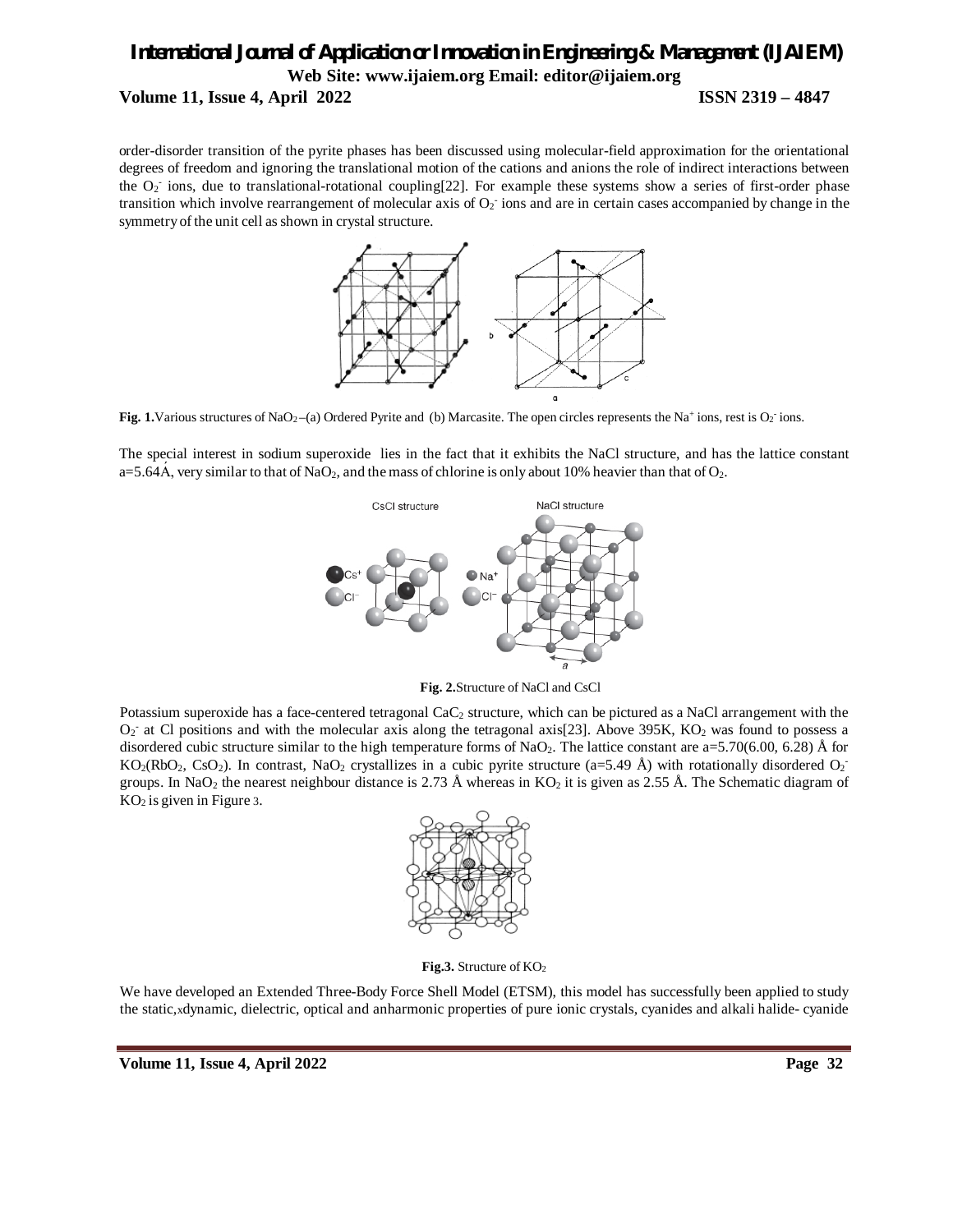**Volume 11, Issue 4, April 2022 ISSN 2319 – 4847**

mixed crystals having NaCl and CsCl structure. Looking to the considerable success of the ETSM[24-37], we have applied the ETSM to calculate the cohesive, thermal and elastic properties of alkali superoxides.

The essential formulation of the present model is given in the next section and the results obtained by us are presented and discussed in the subsequent section.

you submit your paper print it in one-column format, including figures and tables. In addition, designate one author as the "corresponding author". This is the author to whom proofs of the paper will be sent. Proofs are sent to the corresponding author only.

### **2. RELATED WORK**

The interaction potential used to derive the framework of the present ETSM can be expressed as[38]

$$
\phi = -\frac{e^2}{2} \sum_{kk'} Z_k Z_k r_{kk'}^{-1} \left[ 1 + \sum_{k,k'} f_k (r_{kk'}) \right] - \sum_{k,k'} c_{kk'} r_{kk'}^{-6} - \sum_{k,k'} d_{kk'} r_{kk'}^{-8} - b \sum_{k,k'} \beta_{kk'} \exp \left\{ \frac{r_k + r_{k'} - r_{kk'}}{\rho} \right\} \tag{1}
$$

where the first two terms represent the long range Coloumb and Three Body Interaction[35] the third and fourth terms are the van der Waals (vdW) interaction due to dipole-dipole (d-d) and dipole-quadrapole (d-q) attractions, the fifth term represents the HafemeisterFlygare[36] type short- range overlap repulsion extended up to second neighbour ions,  $\beta_{kk'}$  are the Pauling coefficient[37] given by[38]

**Cohesive and Thermal properties:** Cohesive energy ( $\phi$ ) of a material is a fundamental property, which tells us about the cohesion in the system. If the cohesion for the material is negative it means that the constituent atoms will gain energy by reacting to form a compound (solid or molecule). The binding energy in ionic crystals can be explained by calculating their cohesive energy from large number of interatomic interaction potentials. The details of these potentials have been reviewed earlier by [39, 40]. The other parameters like molecular force constant  $(f)$ , compressibility  $(\beta)$ , Restrahlen frequency  $(v_0)$ , Debye temperature ( $\theta_{D}$ ), Gruneisen parameter ( $\gamma$ ), Moelwyn Hughes constants ( $F_1$ ) and ratio of volume thermal expansion coefficient  $(\alpha_v)$  to volume specific heat (C<sub>v</sub>) which are directly derived from the cohesive energy  $\phi$  (r) are computed on the lines of Singh and Gaur[37, 38]

**Elastic properties:** We have studied the anharmonic elastic properties by calculating Second Order Elastic Constants (SOECs), [30-32]as they provide physical insight into the nature of binding forces between the constituents of the crystal and are strongly related to other anharmonic properties, like thermal expansion, thermoelastic constants and thermal conductivity. The expression for these elastic constants of SOECs are given by[38, 41-45, 50]

### **3. METHODOLOGY**

Using the input data given in Table 1 for fcc  $C_{60}$  [46, 47] we have calculated the model parameters listed in Table 2. **Table 1:** Input data for NaO<sub>2</sub> and KO<sub>2</sub>

| Properties                                       | NaO <sub>2</sub>  | KO <sub>2</sub>   |
|--------------------------------------------------|-------------------|-------------------|
| $r_0(\AA)$                                       | $2.75^{\rm a}$    | 3.08 <sup>e</sup> |
| $c_{11}$ (10 <sup>11</sup> dyn/cm <sup>2</sup> ) | 5.80 <sup>b</sup> | 4.99 <sup>f</sup> |
| $c_{12}$ (10 <sup>11</sup> dyn/cm <sup>2</sup> ) | 4.50 <sup>b</sup> | 4.29 <sup>f</sup> |
| $ca4 (10^{10} dyn/cm^2)$                         | 3.80 <sup>b</sup> | 4.09 <sup>f</sup> |
| $\alpha$                                         | 0.28c             | 1.30 <sup>c</sup> |
| $\alpha$                                         | 2.45 <sup>d</sup> | 2.45 <sup>d</sup> |
| C                                                | 291.20            | 594.96            |
|                                                  | g                 | g                 |
| D                                                | 126.75            | 466.74            |
|                                                  | g                 | g                 |

a-[18], b-[16], c-[48], d-[12], e-[49], f-[extrapolated values obtained from r<sub>0</sub> versus for superoxides], [Calculated from ref. [50] Table2: Model parameters for NaO<sub>2</sub> and KO<sub>2</sub>

| 'ompound ∣r(A) ∣ | (A)   | $h(10^{-12} \text{ erg})$ | f(r) |
|------------------|-------|---------------------------|------|
|                  | 0.218 | 0.76125                   | -    |

**Volume 11, Issue 4, April 2022 Page 33**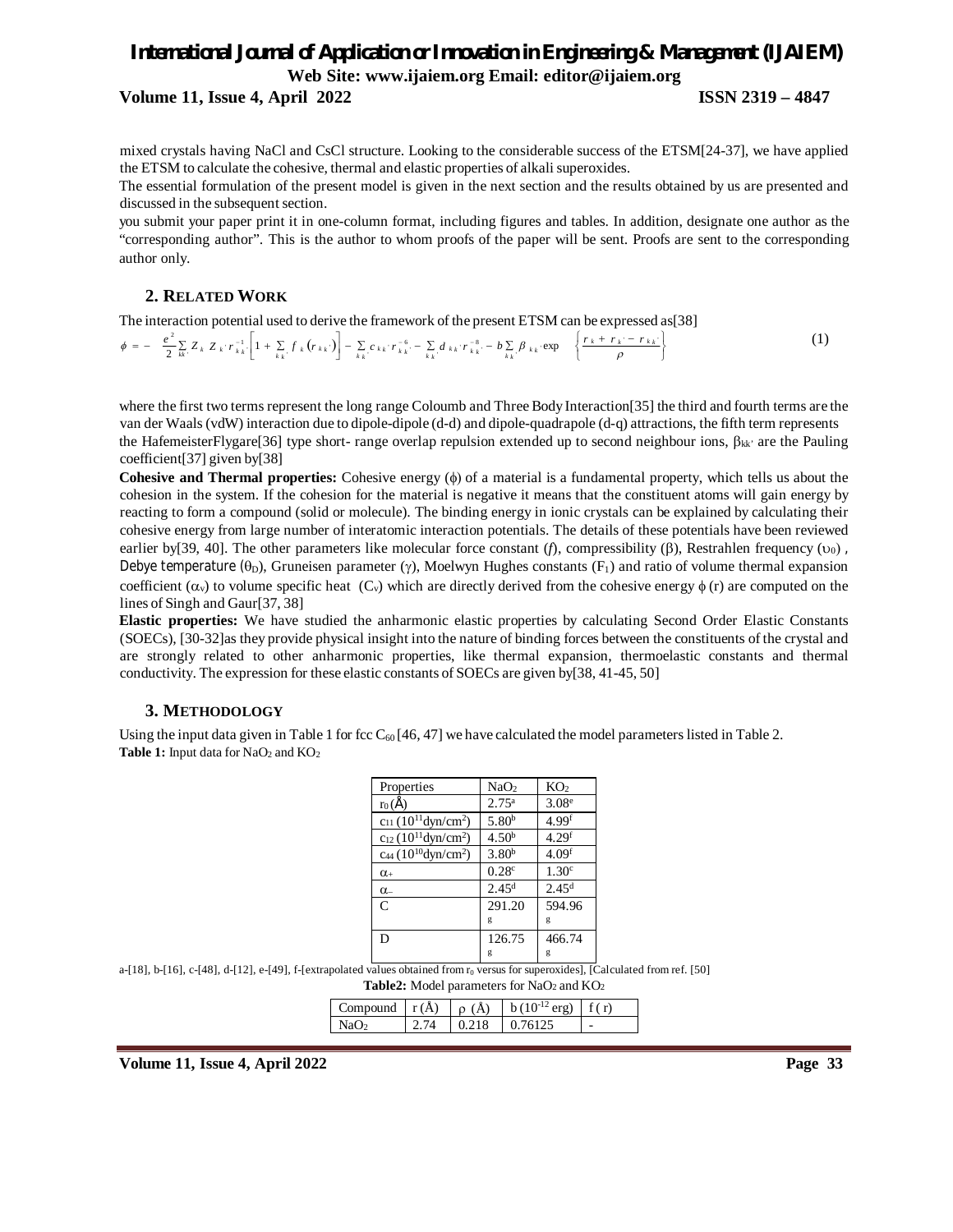**Volume 11, Issue 4, April 2022 ISSN 2319 – 4847**

|                 |              |     |         | 0.0059                             |
|-----------------|--------------|-----|---------|------------------------------------|
| KO <sub>2</sub> | $\sim$<br>11 | 191 | 0.65732 | $\overline{\phantom{0}}$<br>0.0021 |

### **4. RESULTS AND DISCUSSION**

Results and discussion are given below in the next sections:

Lattice static properties: We have calculated the compressibility  $(\beta)$ , molecular force constant (f), Reststrahlen frequency ( $\nu_0$ ), Debye temperature ( $\theta$ <sub>D</sub>), Gruneisen parameter ( $\gamma$ ), second Gruneisen parameter (q), Moelwyn Hughes constants (F<sub>1</sub>), ratio of volume expansion coefficient  $(\alpha_v)$  to volume specific heat  $(c_v)$ , which are directly derived from the cohesive energy  $\phi$  (r).

| NaO <sub>2</sub>                                      |           |             | KO <sub>2</sub> |                      |
|-------------------------------------------------------|-----------|-------------|-----------------|----------------------|
| T(K)                                                  | 300       | 300expt     | 300             | 300expt              |
| $\phi$ (eV)                                           | $-830.35$ | $-799h$     | $-740.11$       | $-741$ <sup>h</sup>  |
| $\beta(10^{-12}$<br>$dynes^{-1}$ .<br>$\text{cm}^2$ ) | 5.987     | $4.933^{i}$ | 8.854           | $4.523$ <sup>i</sup> |
| $f(10^4$ dynes. Cm <sup>-1</sup> )                    | 2.7523    | $3.345^{j}$ | 2.109           | $4.085^{j}$          |
| $v_0$ (THz)                                           | 5.611     |             | 4.911           |                      |
| $\theta_D(K)$                                         | 269.31    |             | 235.74          |                      |
| $\alpha_{v}/c_{v}$                                    | 4.193     |             | 4.227           |                      |
| $\gamma$                                              | 2.440     |             | 3.130           |                      |
| q                                                     | 2.461     |             | 3.135           |                      |
| $F_1$                                                 | 5.629     |             | 6.667           |                      |

**Table 3** Cohesive and Thermal properties for NaO<sub>2</sub> and KO<sub>2</sub>

### h-Ref. [52],  $i$ -[ $\beta$ =3/(c<sub>11</sub>+2c<sub>12</sub>)],  $j$ -[ $f$ =3Kr<sub>0</sub>/ $\beta$ ]

The Table 3 shows that our values on cohesive energy and compressibility  $(\beta)$  are in good agreement with their available data[51]. The other thermodynamic properties listed in table 3 could not be compared due to lack of experimental data.

**Anharmonic elastic properties:** Harmonic and anharmonic elastic constants at different temperatures are calculated by using the cohesive energy equation. The purpose ofthe study of elastic constant isto test mechanical stability of the potential.

In the following sections, we present our calculated results for the second order elastic constants as a function of temperature.

Using the model parameters, we have computed the second order elastic constants. While computing these constants, the translational-rotation coupling of the  $O_2$  ion is taken into account. The TR coupling is incorporated on the lines of Sahu and Mahanti[53]. The calculated values of  $c_{11}$ ,  $c_{12}$  and  $c_{44}$  at different temperature for NaO<sub>2</sub> and KO<sub>2</sub> are displayed in Figure 4. The temperature dependent rotational susceptibility and anharmonicity are calculated on the lines of ref[54]. The temperature dependence of second order elastic constant is governed mainly by the short range repulsion and quadrupole contributions to the translational- rotational coupling. With the help of above equations, we have calculated SOECs for NaO<sub>2</sub> and  $KO_2$  in the temperature range  $50K \le T \le 450K$ .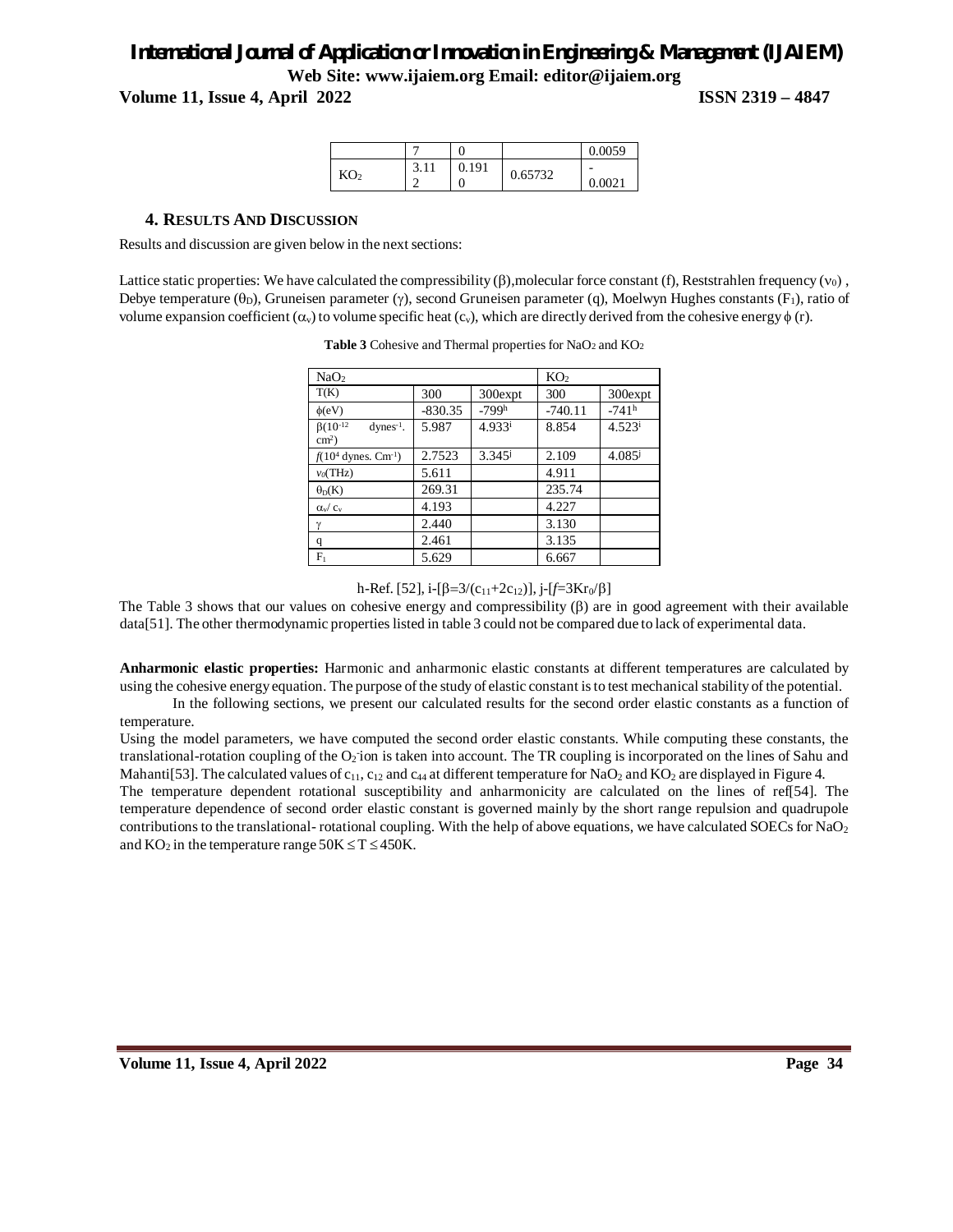



Here, we have investigated the effect of temperatures on elastic constants at  $50K \le T \le 450K$ . The major trend observed in the elastic constants decrease with increasing temperature. The magnitudes of SOECsseem to be correct. Also the ETSM method produces the sign of SOECs correctly.

**Specific heat curve:** We have reported the specific heat variation of NaO<sub>2</sub> and KO<sub>2</sub> within the temperature range 50K≤T≤ 150K and shown in Fig. 1 along with experimental results[51]. Our computed of specific heat as a function of temperature follow the similar trend as experimentally observed curve. The specific heat in the normal state of the material is usually approximated by the contribution of the lattice and electronic specific heat. In our ETSM model calculation, we have considered only the lattice contribution, which causes the discrepancy from measured specific heat curve. On the basis of above discussions, it may be concluded that ETSM has successfully explained the cohesive and thermal properties of  $NaO<sub>2</sub>$ and KO2. The result on specific heat can further be improved by incorporating the electronic contribution in specific heat expression. Here, some of the results on thermal properties are at present of academic interest but they will serve as a guide to experimental worker in future.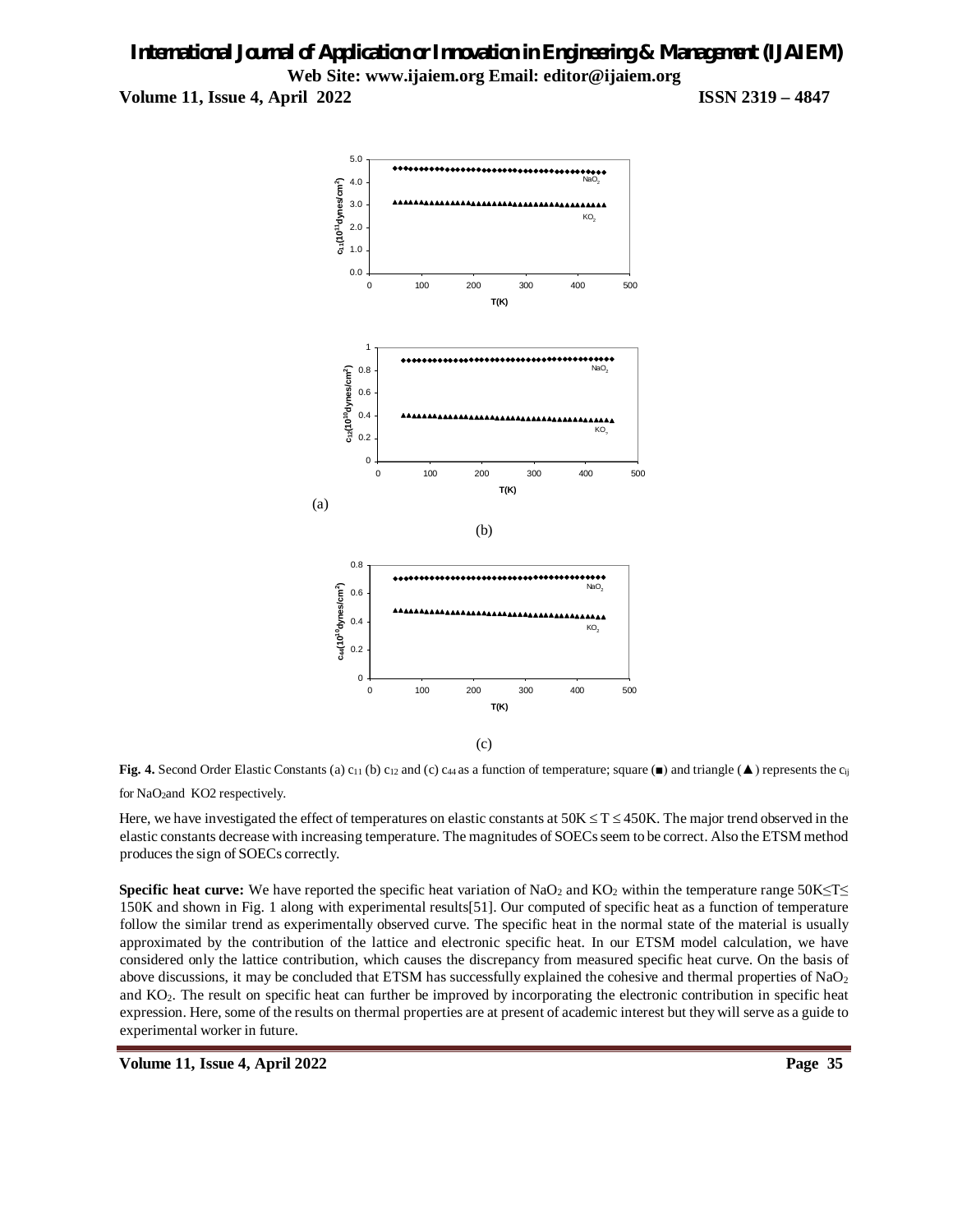**Volume 11, Issue 4, April 2022 ISSN 2319 – 4847**



**Figure 1:** Variation of Specific heat of NaO<sub>2</sub> and KO<sub>2</sub> in the temperature ranges 50K $\leq$ T $\leq$ 150K. The solid line ( $\rightarrow$ ) and triangle  $(\triangle)$  are calculated and experimental data [51].

### **References**

- [1] Haussuhl , S., Eckstein, J.,Recker, K., Wallrafen, F: Phases and phase transitions of (NaCl)1−x(NaCN)x. Acta Crystallogr. A **33** 847 (1977). doi.org/10.1107/S0567739477002046.
- [2] Haussuhl, S: Anomalous thermoelastic behaviour of cubic potassium cyanide. Solid State Commun. **13** 147 (1973). doi.org/10.1016/0038-1098(73)90213-5
- [3] Haussuhl , S: Temperature and pressure derivatives of the elastic constants of cubic rubidium cyanide, Solid State Commun. **32** 181 (1979). doi.org/10.1016/0038-1098(79)91084-6.
- [4] Rowe, J. M., Rush, J.J., Chesser, N.J., Michel., K. H., Naudts, J: Nature of the Phase Transition in KCN at 168 K. Phys. Rev. Lett. **40** 455 (1978). doi.org/10.1103/PhysRevLett.40.455
- [5] Kondo, Y., , Schoemaker., D., Luty, F.: Thermal and dielectric properties of the solid solutions  $(RbCN)_{1-x} (KCN)_x$  at low temperatures. Phys. Rev. B **19** 4210 (1979).doi.org/10.1016/0040-6031(90)80405-N
- [6] Hochheimer , H. D., Love ., W. F., Walker., C. T: High‐pressure Brillouin scattering studies in the cubic phase of CsCN. Phys. Rev. Lett. **38** 832 (1977). doi.org/10.1063/1.448619.
- [7] Stokes, H. T., Case., T. A., Ailion., D. C: Applications of Nuclear Magnetic Resonance Techniques to Motional Studies in Solids. Phys. Rev. Lett. 47 268 (1981). doi.org/10.1016/S0076-695X(08)60087-3.
- [8] Kanzig, W., Labhart, M: Fingerprints of Spin-Orbital Physics in Crystalline O\$\_2\$. J. Phys. (Paris) Colloq. **7** 39 (1976). 10.1088/1367-2630/10/1/013035.
- [9] Rosenfeld, M., Ziegler, M., and Kanzig, W:Helv. Phys. Acta **51** 298 (1978).
- [10]Raich, J. C., Huller, A: On the phase transition in *sym*‐triazine‐mean field theory. J Chem. Phys. **70** 3669 (1979).doi.org/10.1063/1.440284.
- [11]Rush, J.J., Livingston, R.C., Rosasco, G.J: Raman scattering study of crystal dynamics and order-disorder transitions in alkali hydrosulfides. Solid State Communications. 13 159 (1973).doi.org/10.1016/0038-1098(73)90216-0
- [12]Ehrhardt, K. D., Michel, K. H: Dynamics of NaNO<sup>2</sup> in the paraelectric and in the incommensurate phase. Phys. Rev. Lett. **46** 291 (1981). doi.org/10.1103/PhysRevLett.46.291.
- [13]Zumsteg, A., Ziegler, M., Kanzig, W., Bosch, M:Phys. Kond. Mater. **17** 267 (1974).

**Volume 11, Issue 4, April 2022 Page 36**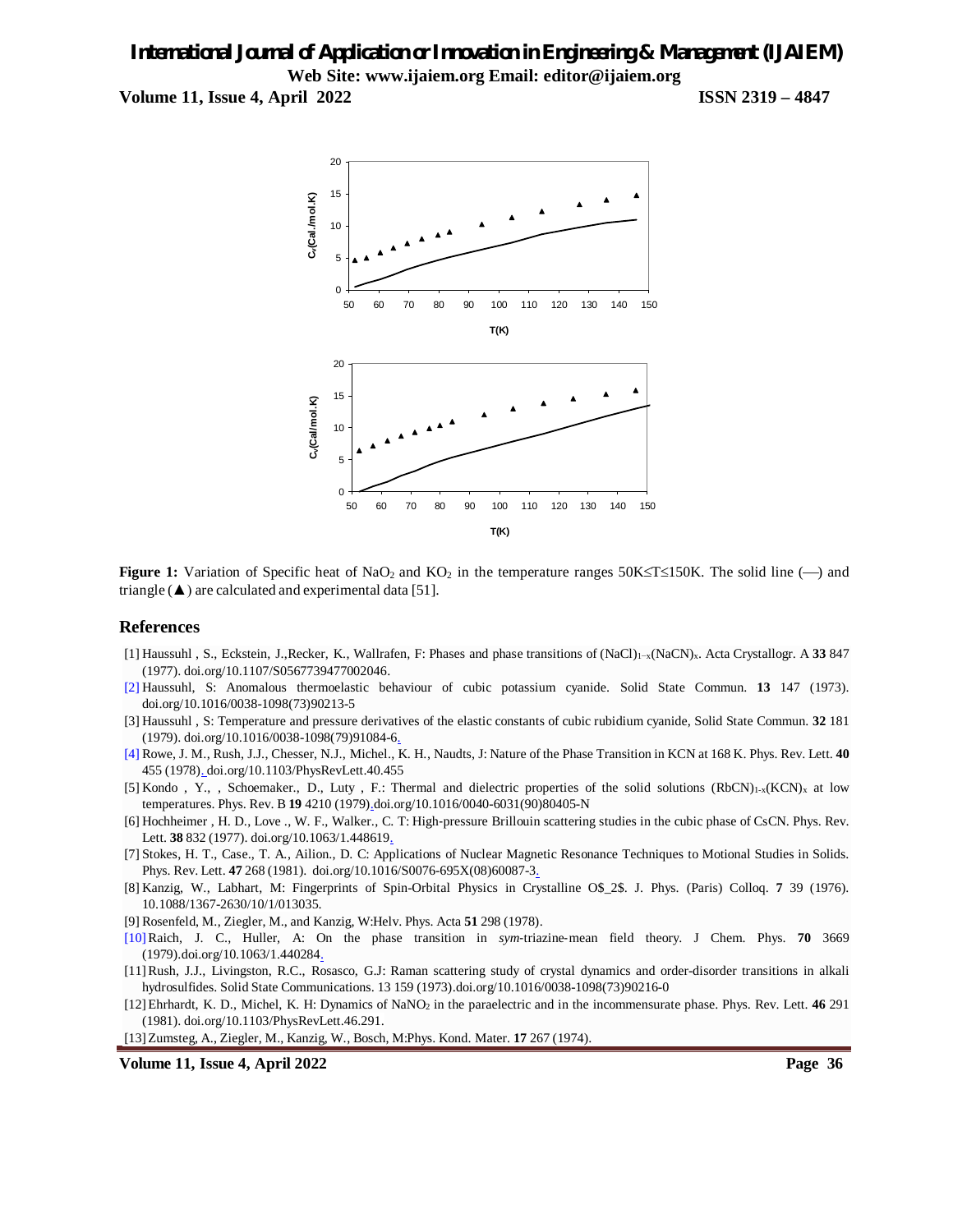**Volume 11, Issue 4, April 2022 ISSN 2319 – 4847**

- [14] Kanzig, W. and LABHART, M: Molecular and magnetic order in alkali hyperoxides: A Short review on recent work. J. Phys. Colloques*.* **37 39***(1976).* DOI: 10.1051/jphyscol:1976704.
- [15]Ziegler, V. M., Rosenfield, M., Kanzig, W., Fisher, P: Helv. Phys.Acta **49** 57 (1976).
- [16]Bruesch, P., Bosch, M., Kanzig, W., Ziegler, M., Buhrer, W:Lattice dynamics of the phases I, II, and III of sodium hyperoxide NaO2. Phys. Status Solidi B **77** 153 (1976). doi.org/10.1002/pssb.2220770113.
- [17]Wakabayashi, N., Alefeld, B., Buhrer, W., Smith, H. G: Phonons in NaO2 near the order-disorder transition. Phys. Rev. B **26** 4160 (1982). doi.org/10.1103/PhysRevB.26.4160.
- [18]Mahanti, S. D., Kemeny, G: Physical mechanisms in the phase transitions of sodium superoxide. Phys. Rev. B 20 2105 (1979). doi.org/10.1103/PhysRevB.20.2105.
- [19] Kohin, B. C: Molecular Rotation in Crystals of N<sup>2</sup> and CO. J.Chem.Phys. **33** 882(1960) .doi.org/10.1063/1.1731281.
- [20]Bosch, M., Hofman, R: Polarizability tensor of the O<sup>2</sup> − -molecule in hyperoxide crystals. J. Chem. Phys. Solids **36** 1077 (1975).doi.org/10.1016/0022-3697(75)90048-7
- [21] Hirschfelder, J., Curtiss, C. F., Byrd, R. B: The Molecular Theory of Gases and Liquids (Wiley, New York).1111(1964).
- [22] Nijboer, B. R. A., F Wette,W. de: The electrostatic potential in multipole lattices. Physica (Utrecht) **23** 309 (1957); **24** 1105 (1958). doi.org/10.1016/S0031-8914(58)80132-9.
- [23] Smith, H. G., Nicklow, R. M., Raubenheimer, L. J., Wilkinson, M. K: Antiferromagnetism in Potassium Superoxide KO2.Journal of Applied Physic **37** 1047 (1966). doi.org/10.1063/1.1708328.
- [24] Singh, P., Gaur, N.K., :Thermal and Elastic Properties of C60 in Fcc Phase. SOP Transactions on Theoretical Physics. **1** 2 (2014).
- [25] Gaur, N. K., Singh, P., Rini, E. G., Galgale,J., Singh, R K: Phonon dispersion curves of CsCN. Pramana J. Phys.**63** 419 (2004).doi.org/10.1007/BF02705009
- [26] Gaur, N. K., Kaur, N., Galgale, J., Manke, M., Singh, R K: Low Temperature Specific Heat of (KBr)<sub>1-x</sub>(KCN)<sub>x</sub> mixed Crystal. Mod. Phys. Lett. B 17 1391 (2003). doi.org/10.1142/S0217984903006414.
- [27] Singh, P.; Third Order Pressure Derivative Elastic Properties of Alkali Cyanide. International Journal for Modern Trends in Science and Technology, **6** 10 (2020).
- [28]Jaiswal, Shalini, Shubham Tiwari, and Preeti Singh Bahadur. "Inter-stellar Space Discovery, Spectroscopic Structure identification and Application of C60 Buckminsterfullerene." *Int. J. Eng. Res. Gen. Sci* 9 (2021): 12-19.
- [29] Galgale, J., Kaur, N., Singh, P., Manke, M., Gaur, N. K., Singh, R K: Static and dynamic properties of KCN Cl1−x. Pramana J. Phys. 63413(2004). doi.org/10.1007/BF02705008.
- [30] Singh, P., Gaur, N K., Singh, R K: Influence of temperature on elastic properties of caesium cyanide. Phys. Status Solidi (b) 244 3099 (2007). /doi.org/10.1002/pssb.200642463.
- [31] Singh, P., Gaur, N K: Lattice dynamics of sodium superoxide. Phys. Lett. A 371 349 (2007). doi.org/10.1016/j.physleta.2007.06.058.
- [32] Singh, P., Gaur, N.K: Elastic properties of KCNxCl1-x. Optoelectronics in Advanced Materials-Rapid Communication 3 501 (2009).
- [33] Bahadur, Preeti Singh and Kumar, Ankesh and Khan, Auzaif and Talwar, Garvit, Physics in Everyday Life and in Technology (April 2019). International Journal for Modern Trends in Science and Technology, Volume: 05, Issue No: 04, April 2019, Available at SSRN: https://ssrn.com/abstract=3390366 or http://dx.doi.org/10.2139/ssrn.3390366
- [34] Bahadur, P. S. (2018). Investigation of Cohesive, Thermal and Elastic Properties of C60 in Fcc Phase. Journal of Computational and Theoretical Nanoscience, 15(4), 1415-1419.
- [35] Dr. Preeti Singh Bahadur, Dr. Pratima Bais, Ankesh Kumar, Dr. Shalini Jaiswal and Ruchira Srivastava1 . Specific Heat Capacity of Doped Crystal. International Journal for Modern Trends in Science and Technology 2022, 8 pp. 151-153. https://doi.org/10.46501/IJMTST0802024
- [36] Hafemeister, D. W., Flygare, W. H: Outer-Shell Overlap Integrals as a Function of Distance for Halogen-Halogen, Halogen-Alkali, and Alkali—Alkali Ions in the Alkali Halide Lattices. J. Chem. Phys. 43 795 (1965). /doi.org/10.1063/1.1696846
- [37] Pauling, L: Z. Crystallogr. 67 377 (1928)
- [38] Tiwari, A., Gaur, N. K., Singh, P: Thermoelastic properties of mixed (NaCN)x(NaCl)1−x,. Journal of Physics: Conference Series, Volume 215, International Conference on High Pressure Science and Technology, Joint AIRAPT-22 & HPCJ-50 26–31 July 2009, Tokyo, Japan.
- [39] Tosi, M. P: Cohesion of Ionic Solids in the Born Model. Solid State Phys. 16 1 (1964). doi.org/10.1016/S0081-1947(08)60515-9.
- [40] Sangster, M. J. L: Anisotropic breathing shell model and phonons in NaCl structures.J. Phys. Chem. Solids 34 335(1973).doi.org/10.1016/0022-3697(84)90058-1.
- [41] Puri, D. S., Verma, M. P: Many body effects on third order elastic constants of sodium chloride structure solids. Solid State Commun. 18 1295 (1976). doi.org/10.1016/0038-1098(76)90962-5.

**Volume 11, Issue 4, April 2022 Page 37**